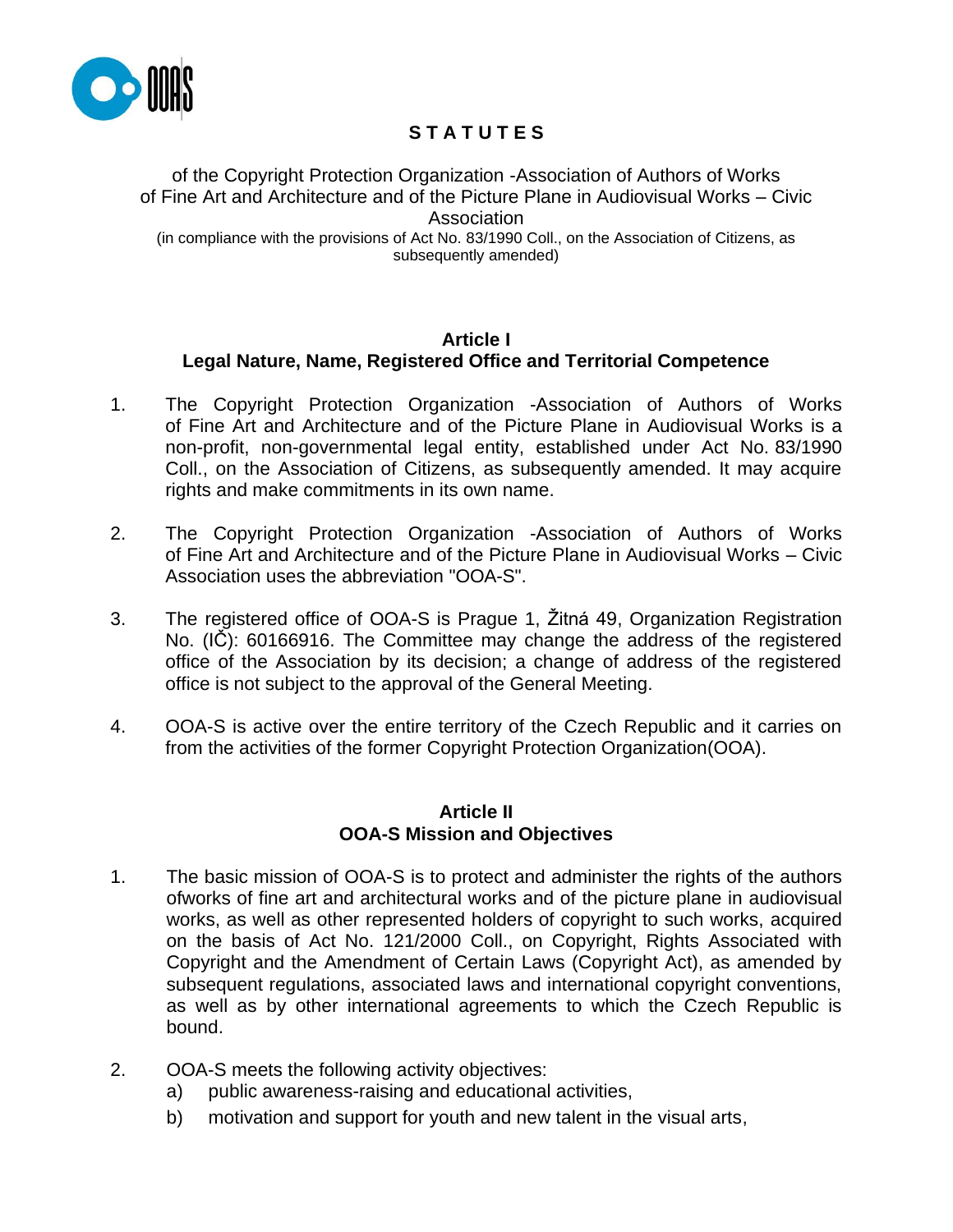- c) close collaboration with professional organizations and associations of authors of works of visual art, scientific and professional institutes, institutes of higher education and other cultural establishments and cultural workers.
- d) arrangement of specialist courses, training and other educational activities including lectorship activities,
- e) information and press office activities,
- f) cultural and artistic agency activities.
- 3. OOA-S may establish foundations.

#### **Article III Scope and Nature of Activities**

- 1. OOA-S provides and performs copyright protection and administration based on the authorization to perform collective administration granted by the Ministry of Culture of the Czech Republic<sup>1</sup>, in a systematic manner, in its own name, on its own liability and within the scope of agreements onrepresentation for purposes of exercising copyright concluded with individual authors of works of fine art and architectural works and of the picture plane in audiovisual works, or copyright heirs or any other holders or acquirers of such rights. Collective administration is the primary OOA-S activity. .
- 2. A further OOA-S activity consists in the protection and administration of authors' ownership rights and agency activity, particularly with regard to the arrangement of agreements and the granting of agreement for the use of works on behalf of the represented rights holder, collection, recovery and charging of authors' remuneration in favour of entitled parties, and exercise of rights to due settlement. Separate accounting records are maintained for activities not included under the main OOA-S activities.
	- 3. OOA-S is also authorized to protect the rights of represented Czech authors and copyright holders outside the Czech Republic, particularly on the basis of bilateral agreements with foreign counterpart organizations involved in ensuring reciprocity of performance.

# **Article IV Membership of International Organizations**

In accordance with its mission, OOA-Sis entitled to join international nongovernmental organizations involved in copyright administration and protection issues.

<sup>1</sup>Authorization dated 3.3.2005, Ref. No. 7751/2003 (cf. Notification of the Ministry of Culture of the Czech Republic published in the Commercial Bulletin 7/06) in connection with the Decision of the Ministry of Culture of the Czech Republic of 9.7.1997 Ref. No.: 5534/1997 (cf. § 106 para. 7 Copyright Act) and other decisions of the Ministry of Culture.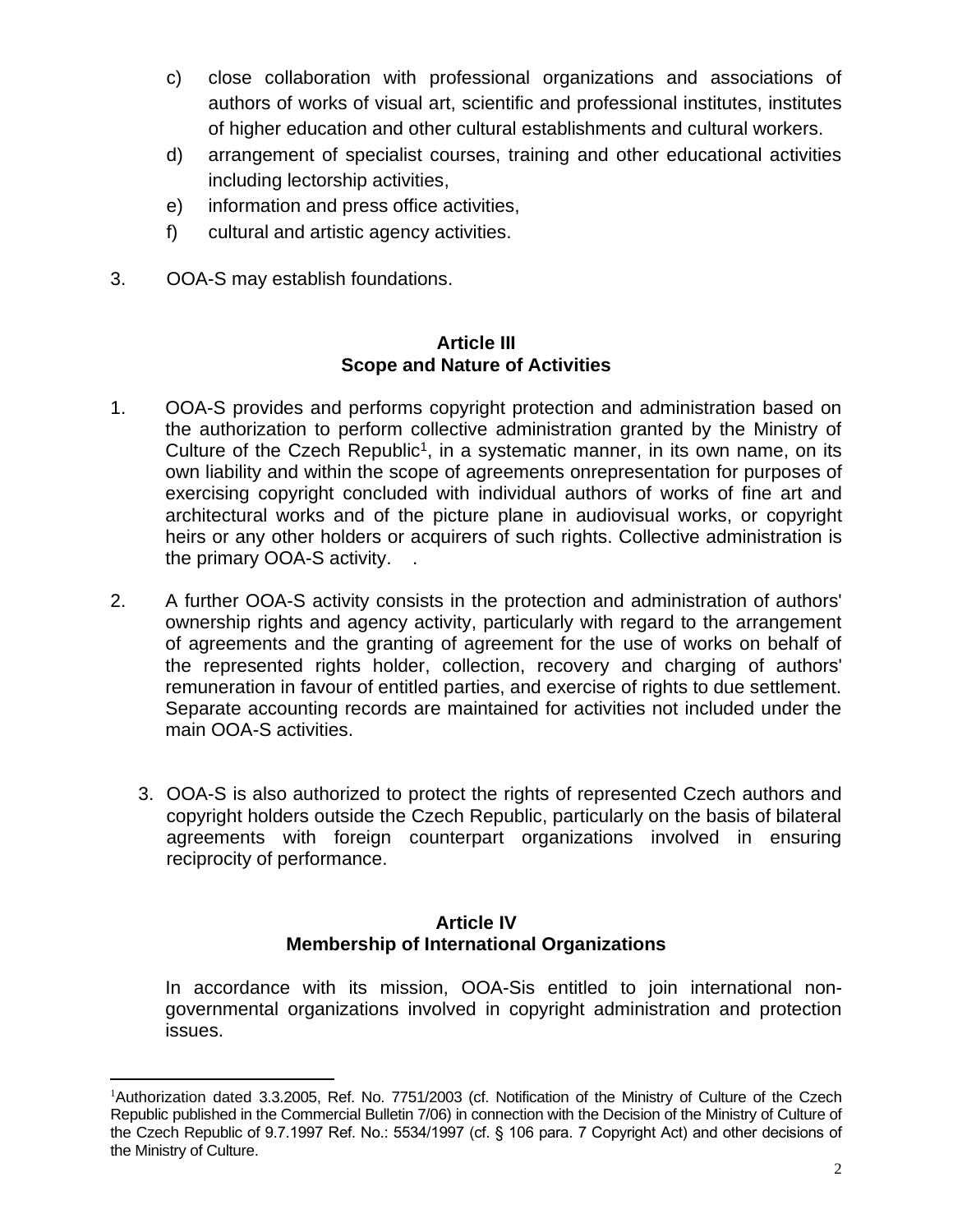# **Article V Representing Rights Holders**

- 1. OOA-S represents each rights holder in the exercise of his rights, which it collectively administers under the law, or with whom it has concluded an agreement on the collective representation of his rights.
- 2. OOA-S shall under normal circumstances take on the representation of each rights holder for the exercise of his rights, if requested to do so.

#### **Article VI Commencement, Duration and Expiry of OOA-S Membership**

- 1. Any person may request acceptance as an OOA-S member if he is a holder of copyright to works of fine art, architectural works or the picture plane in audiovisual works, if he credibly proves that his work has been appropriately used.
- 2. Under the same conditions as those given in paragraph 1, a legal entity may also be an OOA-S member. The provisions of these statutes are applied mutatis mutandis for legal entities, unless the nature of the matter indicates that the analogy cannot be made.
- 3. An applicant shall request membership on a standard "Membership Application" form, where of his own free will the applicant undertakes to contribute to achieving the objectives and to share in the activities of the Association. The acceptance procedure begins on the date the correctly completed form is delivered. There is no legal right to acceptance. Details are set out in the OOA-S Code.
- 4. Membership may be suspended by a decision of the Committee underArticle 4 para. 4.
- 5. Membership may be tied to payment of membership contributions if their amount has been determined by the Committee at the proposal of the Supervisory Board.
- 6. Membership of OOA-S expires
	- a) with the death of the member or liquidation without legal successor,
	- b) on the date written notification is delivered to the member of termination of his membership in the Association,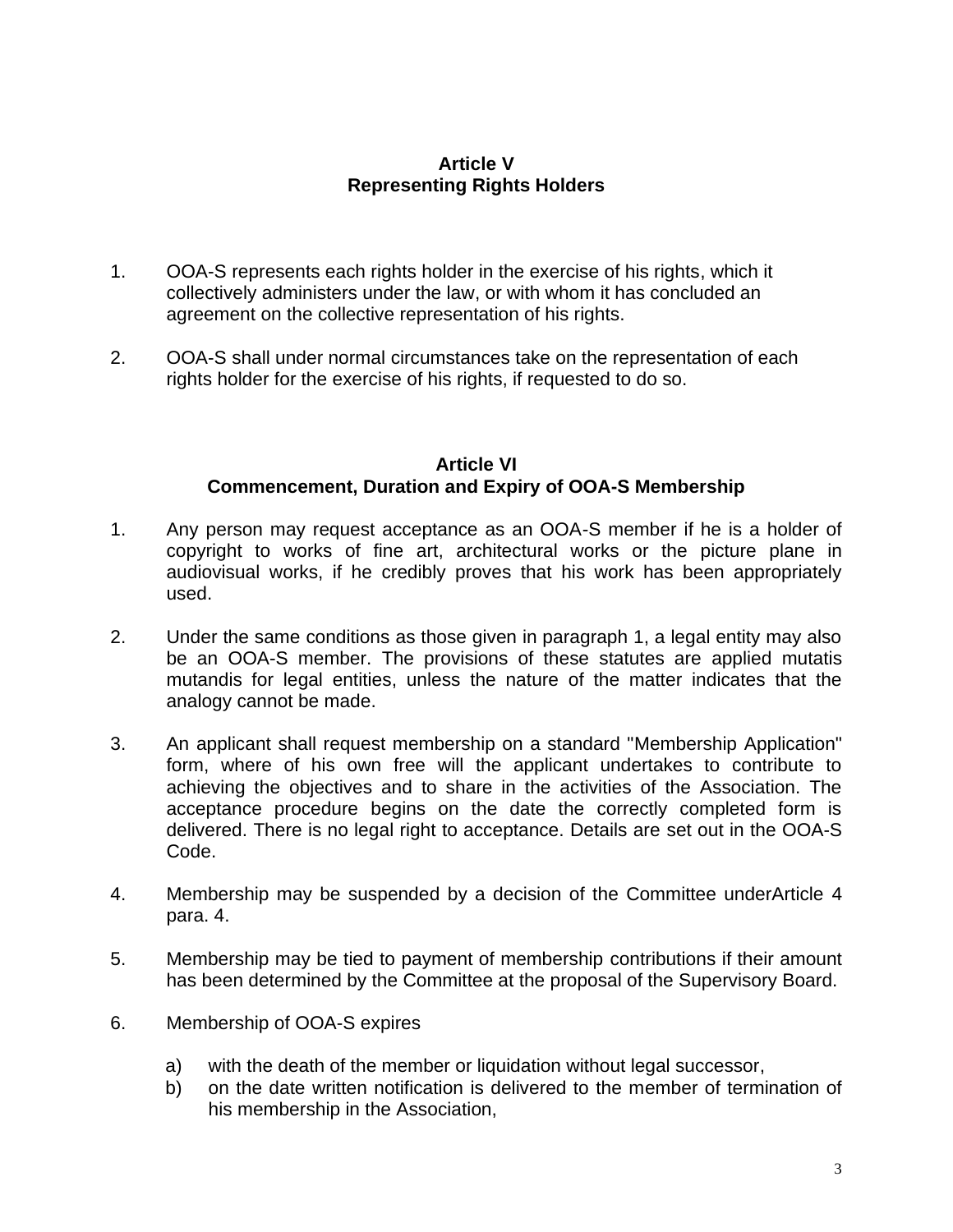- c) upon exclusion based on a decision made by the Committee if there has been a substantial breach of the OOA-S Code.
- 7. Recourse against a decision of the Committee on questions of membership involves an appeal to the General Meeting, which may be submitted within a fifteen-day period through the OOA-S Office. An appeal has no dilatory effect.

#### **Article VII Rights and Responsibilities of OOA-S Members**

- 1. A member has the right
	- a) to take part in the General Meeting of represented OOA-S members with a right to vote,
	- b) to elect representatives to Association bodies,
	- c) to be elected to Association bodies,
	- d) to decide on the OOA-S distribution regulations,
	- e) to submit proposals, initiatives and complaints,
	- f) to be regularly informed about events at OOA-S.
- 2. A member has the obligation
	- a) to actively take part in the activities of the Association and to defend the interests of the Association,
	- b) to pay membership contributions if they have been set by a decision of the Committee,
	- c) to properly perform any function in an Association body to which he has been elected,
	- d) to take part in the General Meetings of the Association.

#### **Article VIII OOA-S Bodies, Representation and Proceedings**

- 1. The OOA-S bodies are:
	- a) The General Meeting,
	- b) The Committee,
	- c) The Supervisory Board,
	- d) The Director.
- 2. The right to vote must be exercised by each member in person, except in the case of legal entities, which vote through their statutory bodies, company secretaries or authorized representatives.
- 3. At no time shall members of the Association act on behalf of the Association, unless power of attorney is issued to them for such proceedings.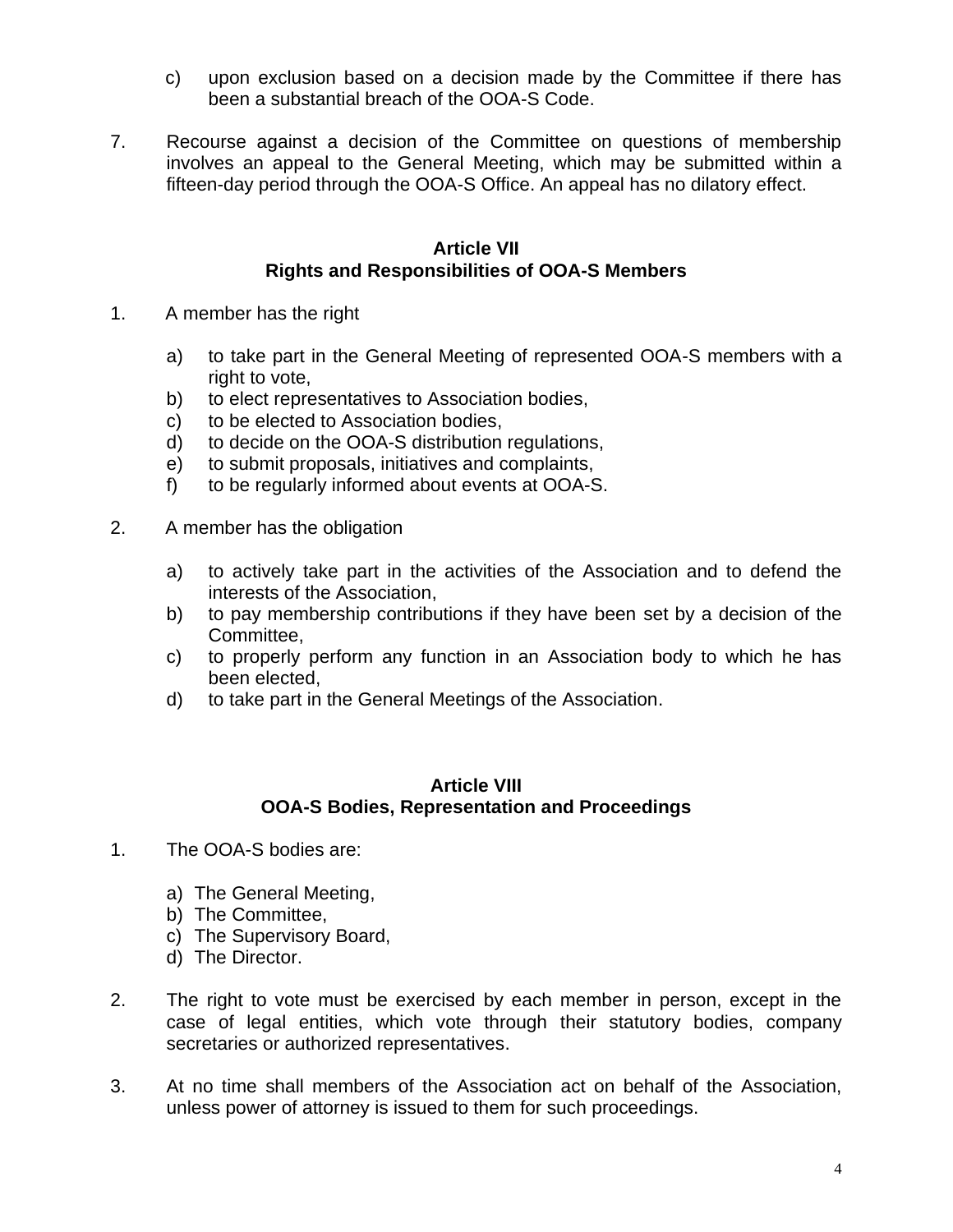4. Membership on the Committee and the Supervisory Board is an honorary function with remuneration for the performance of office.

# **Article IX General Meeting (OOA-S GM)**

- 1. The General Meeting is the highest OOA-S body. It decides on all substantial matters relating to the activities of the Association.
- 2. The General Meeting:

a) approves the Association Statutes, including any alterations and supplements to them,

- b) elects and recalls members of the Committee and the Supervisory Board,
- c) approves the rules for the division and use of particular financial resources.
- 3. The OOA-S General Meeting also:
	- a) may approve the procedures for concluding collective agreements with users of copyright works involving visual arts, architecture and the picture plane in audiovisual works,
	- b) verifies and approves the report on OOA-S financial management, including the final accounts verified by an auditor and a report on OOA-S activities over the previous period.
- 4. The ordinary General Meeting is convened at least once a year.

#### **Article X OOA-S Committee**

- 1. The Committee is the OOA-S executive body in the period between General Meetings. Members of the Committee are elected by the General Meeting, with a three-year period of office. The Committee has at least five members. Details on the election of Committee members may be determined by the OOA-S Code. Repeated membership in the Committee is permissible. The Committee is to include representatives of various authorial professions. No authorial profession is permitted to have a majority; the implementation of these rules is regulated by the OOA-S Code.
- 2. Based on the special authorization of the General Meeting, the Committee may also temporarily exercise the powers of the General Meeting to the extent indicated in the written copy of the relevant resolution of the General Meeting.
- 3. The Committee is headed by a Chairperson who is elected by members of the Committee from their own ranks. The Chairperson acts on behalf of the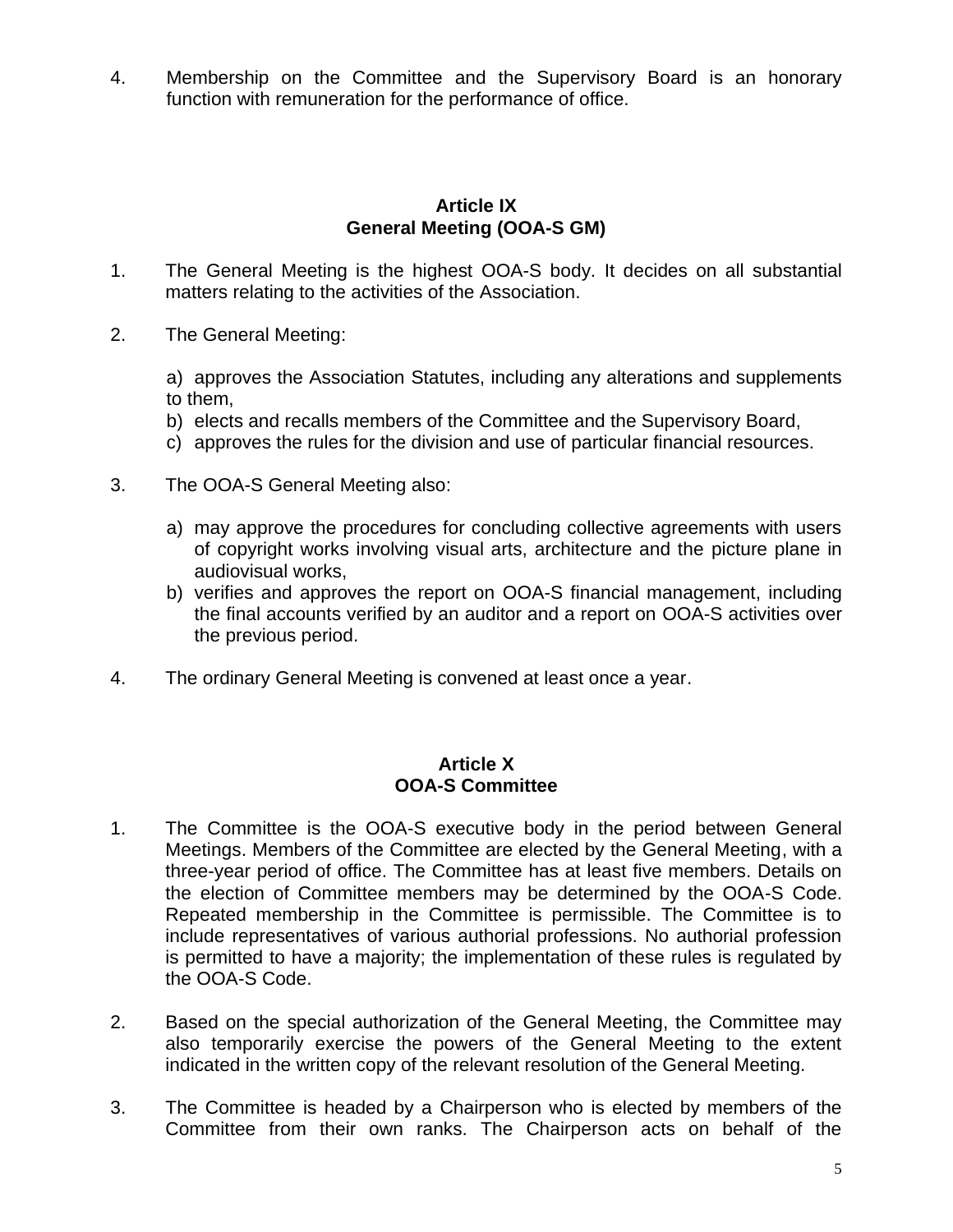Committee externally, directs its activities, convenes Committee meetings and together with the Director determines its agenda. The Committee Chairperson is the OOA-S Chairperson.

- 4. The OOA-S Committee meets regularly at least once every two months throughout its period of office.
- 5. An extraordinary meeting of the Committee may also be convened upon the request of the OOA-S Director, if there is any danger in delay.
- 6. The Committee approves the OOA-S Code and alterations and supplements to it by a two-thirds majority of all members.

# **Article XI OOA-S Supervisory Board**

- 1. The Supervisory Board is the three-member auditing body of the Association. Members of the Supervisory Board are elected by the General Meeting and their period in office is three years. Membership of the Supervisory Board is incompatible with membership of the Committee.
- 2. The activity of the Supervisory Board is led by its Chairperson, who is elected by members of the Supervisory Board from their own ranks. The Chairperson of the Supervisory Board is invited to Committee meetings.
- 3. The Supervisory Board also provides binding interpretations of the Statutes and other internal documents of the Association and plays the role of an arbitration body in disputes between members of the Association, except for disputes of a copyright nature.

#### **Article XII OOA-S Director**

- 1. OOA-S is headed by the OOA-S Director, who is appointed and recalled by the Committee. The office of Director is incompatible with membership of the Committee or the Supervisory Board. The Director is the OOA-S executive, whose employment commences upon his appointment.
- 2. The Director establishes the OOA-S Office, which is the organizational, economic and administrative centre of the Association.
- 3. In particular, the Director:
	- a) manages the running of the Association,
	- b) takes part in all meetings of the Committee, to which he submits a detailed report on the activities of the Association, and of the General Meeting, to which he submits an annual report on the activities of the Association, particularly on the economic management of the Association,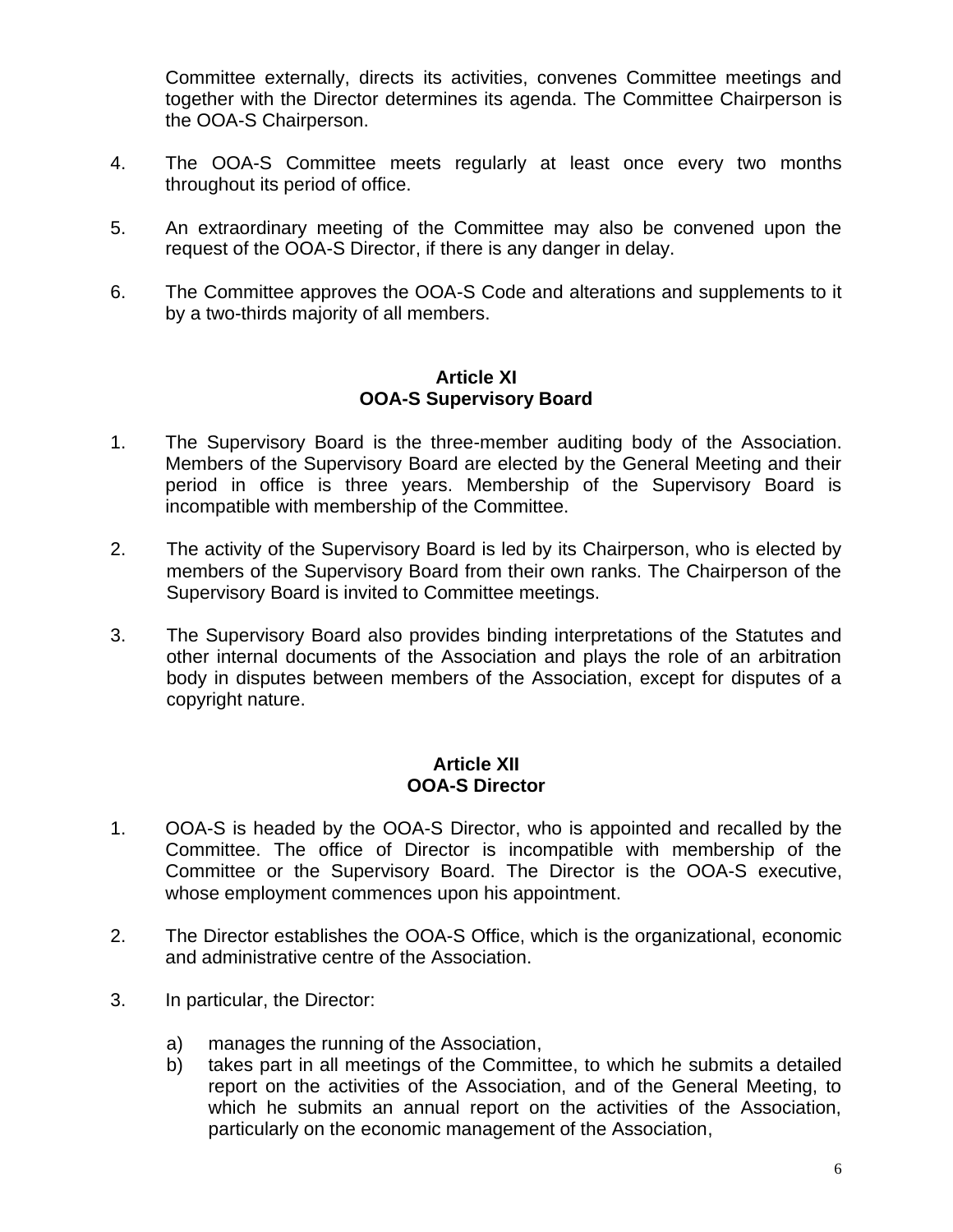- c) concludes, amends and cancels employment contracts with OOA-S employees, takes on external co-workers and assistance, and deals with other legal affairs,
- d) issues internal regulations and ensures compliance with them,
- e) monitors the economical utilization of Association resources, and ensures proper bookkeeping and maintenance of membership records,
- f) draws up, arranges and signs agreements with copyright users, persons obligated to pay special remuneration, collective administrators and counterpart organizations,
- g) signs agreements with represented copyright holders.

Other rights and responsibilities of the Director are regulated in an Annex to the Deed of Appointment.

## **Article XIII Procedure and Representation**

- 1. The OOA-S Director acts on behalf of OOA-S with regard to all exterior matters. He also holds a signature mandate for the Association.
- 2. Members of the Committee, who by a resolution of the Committee have received such special authorization, are entitled to act independently on behalf of OOA-S to the extent indicated in the written copy of the Committee resolution in question.
- 3. OOA-S employees are entitled to act on behalf of OOA-S within the scope of the functions and powers conferred upon them. Their signature mandate is regulated by an internal regulation.

# **Article XIV OOA-S Financial Management**

- 1. OOA-S is a non-profit organization.
- 2. OOA-S revenue comprises in particular:
	- a) special expenses for the exercise of collective administration, i.e. part of the authors' remuneration paid to the authorized recipient for costs associated with OOA-S activities,
	- b) grants, gifts and legacies,
	- c) the financial contributions of natural persons and legal entities,
	- d) interest and other capital yields.
- 3. Another source of OOA-S revenue may also be other monies provided in compliance with legal regulations, e.g. membership contributions and registration fees.
- 4. OOA-S stands surety for its liabilities with all its property, including its receivables and claims, with the exception of the receivables of represented copyright holders, which OOA-S only administers.